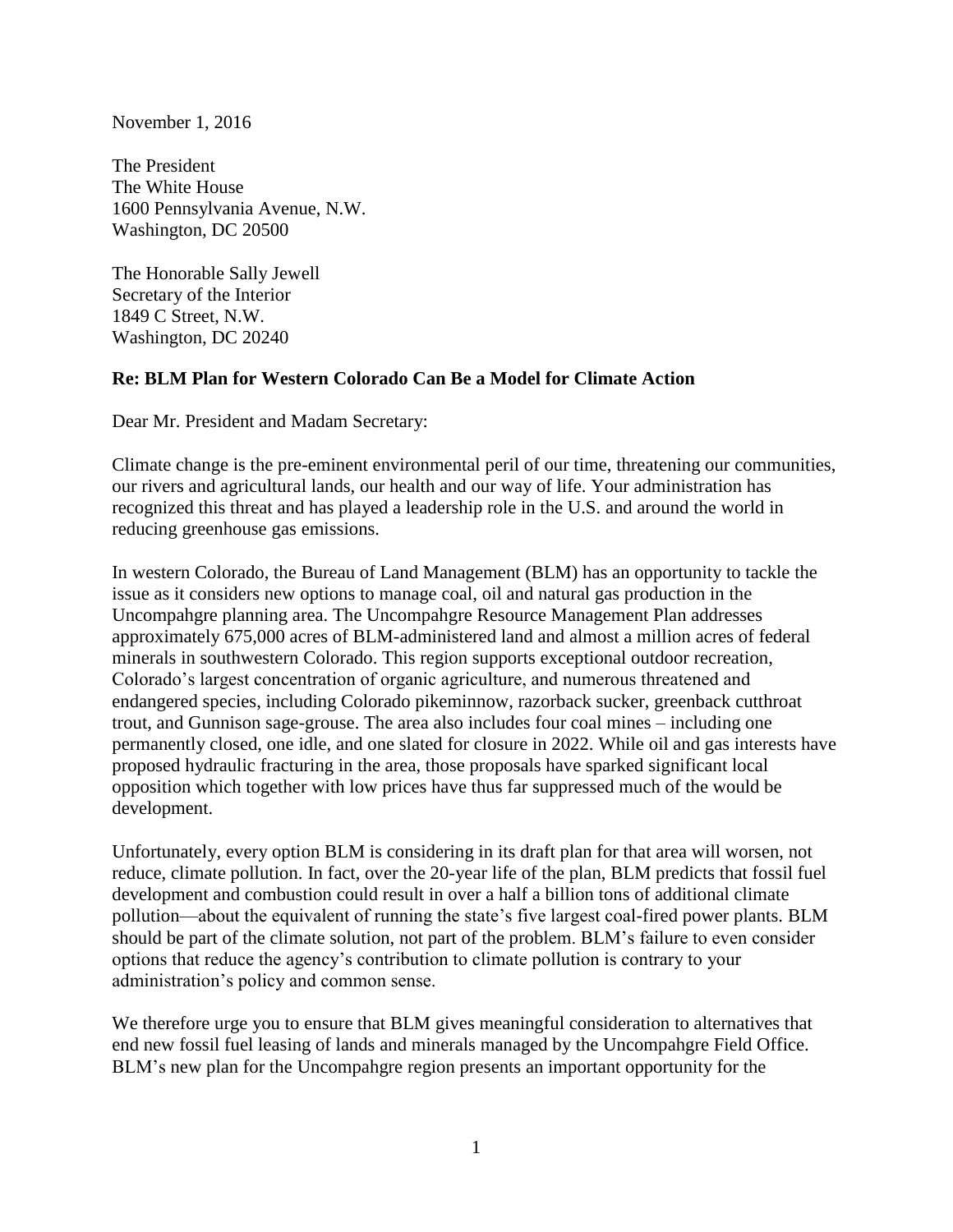Department of Interior to avoid substantial greenhouse gas emissions while protecting important natural resources at stake in Colorado's North Fork Valley.

The United States has committed to the climate goal of holding the increase in the global average temperature to "well below 2°C above pre-industrial levels" and pursuing efforts to limit the temperature increase to 1.5°C above pre-industrial levels under the Paris Agreement. Limiting further temperature rise is necessary to prevent increasingly dangerous and potentially irreversible impacts. However, current climate policy and emissions reduction pledges in the United States and globally are not sufficient to achieve a 1.5°C or 2°C limit, and stronger action to reduce greenhouse gas emissions is urgently needed.

As you have stated, Mr. President, "ultimately, if we're going to prevent large parts of the Earth from becoming not only inhospitable but uninhabitable, then we're going to have to keep some fossil fuels in the ground rather than burn them." According to a large body of scientific research, holding temperature rise to "well below 2°C" requires that the vast majority of global and U.S. fossil fuels stay in the ground. The global carbon budget—the remaining amount of carbon that can be released into the atmosphere before we lose any reasonable chance of holding global temperature increases well below 2°C—is extremely limited and rapidly being consumed by continued fossil fuel use. Over the past decade, the burning of fossil fuels from federal leases has resulted in nearly a quarter of all U.S. energy-related emissions and nearly four percent of global emissions. Ending new leases for federally-managed fossil fuels would have a significant effect on U.S. emissions, and would signal a serious commitment to meeting emissions targets by controlling not only fossil fuel consumption but also production and infrastructure. Moreover, a recent study by Oil Change International entitled *The Sky's Limit*, shows that meeting the Paris climate goals requires a managed decline in *currently operating* fossil fuel production activities, such as coal, oil and gas extraction, transport and combustion. Specifically:

- The potential carbon emissions from the oil, gas, and coal in the world's currently operating fields and mines would take us beyond 2°C of warming.
- The reserves in currently operating oil and gas fields alone, even with no coal, would take the world beyond 1.5°C.

Based on these findings, the report recommends: "No new fossil fuel extraction or transportation infrastructure should be built, and governments should grant no new permits for them." The science is clear that the path to avoiding the worst impacts of climate change involves ending business as usual for fossil fuel development. Indeed, as the *Oil Change* report points out, "if you are in a hole, stop digging."

We commend the Department of Interior on its initiatives to begin addressing the role of federal fossil fuel leasing and production in the climate crisis, including its historic programmatic review of the federal coal leasing program and its efforts to address methane emissions from oil and gas production on federal lands. The plan for the Uncompahgre Planning Area offers the Department an exceptional opportunity to begin integrating the United States' climate goals into its local plans for managing public lands and mineral estates. In particular, the combination of alreadydeclining coal production and the lack of substantial existing oil and gas infrastructure in the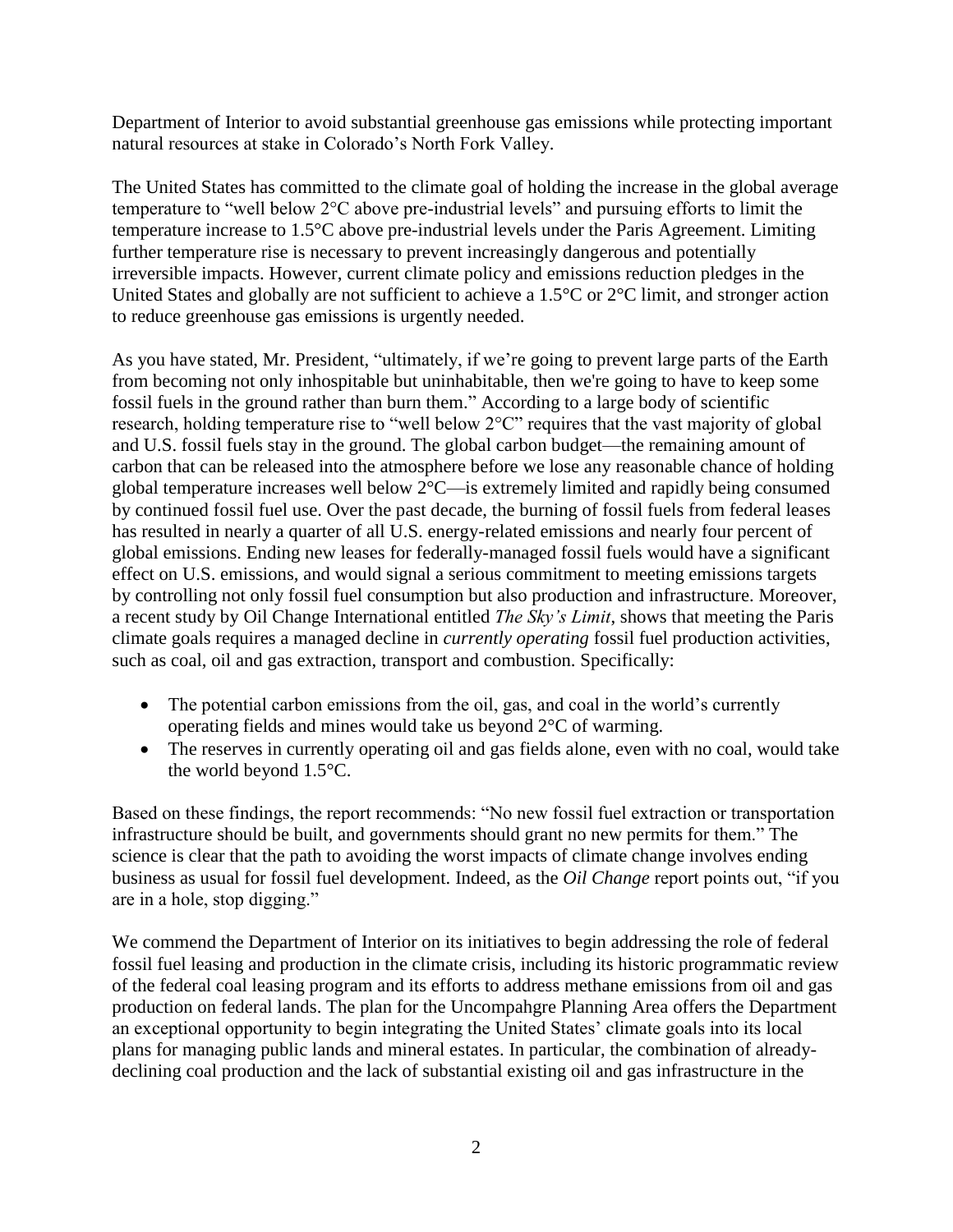region present an opportunity for significant emissions savings without a major stranding of investments or loss of employment.

BLM's draft plan for the Uncompahgre area, however, proposes *expanding* fossil fuel leasing and development above historic levels, and the agency fails to address options that limit climate pollution in any meaningful way. BLM rejects any consideration of alternatives that would close the planning area to either coal or oil and gas leasing. Every one of its alternatives contemplates levels of fossil fuel leasing and production that would result in increased greenhouse gas emissions over current levels. BLM's failure to analyze alternatives that would restrict fossil fuel development is all the more arbitrary given that BLM considers prohibiting renewable energy development—including wind and solar—on 95% of the resource area.

Further, despite administration policies that require both quantitative and qualitative disclosure of climate emissions and consideration of alternatives and mitigation measures that would reduce climate impacts, the Uncompahgre draft environmental impact statement fails to disclose or consider available mitigation measures to reduce the climate impacts of additional coal, oil and gas development.

The BLM has an incredible opportunity to develop a "gold standard" in resource management that helps combat the climate crisis while providing a path to sustainable development in a region of Colorado that is eager to transform its economic base. Therefore, we urge you to direct BLM to prepare a revised plan and environmental analysis—one that incorporates U.S. Paris Agreement climate goals by adding emissions reduction to its purpose and need, analyzes an alternative that would prohibit new fossil fuel leases, and that recommends the area for long-term withdrawal from availability for mineral leasing. Thank you for your consideration.

Sincerely,

Micah Parkin Executive Director 350 Colorado 2861 Ellison Place Boulder, CO 80304 (504) 258-1247 [micah@350colorado.org](mailto:micah@350colorado.org)

Kieran Suckling Executive Director Center for Biological Diversity PO Box 710 Tucson, AZ 85702 (520) 345-5705 [KSuckling@biologicaldiversity.org](mailto:KSuckling@biologicaldiversity.org)

Natasha Léger Interim Executive Director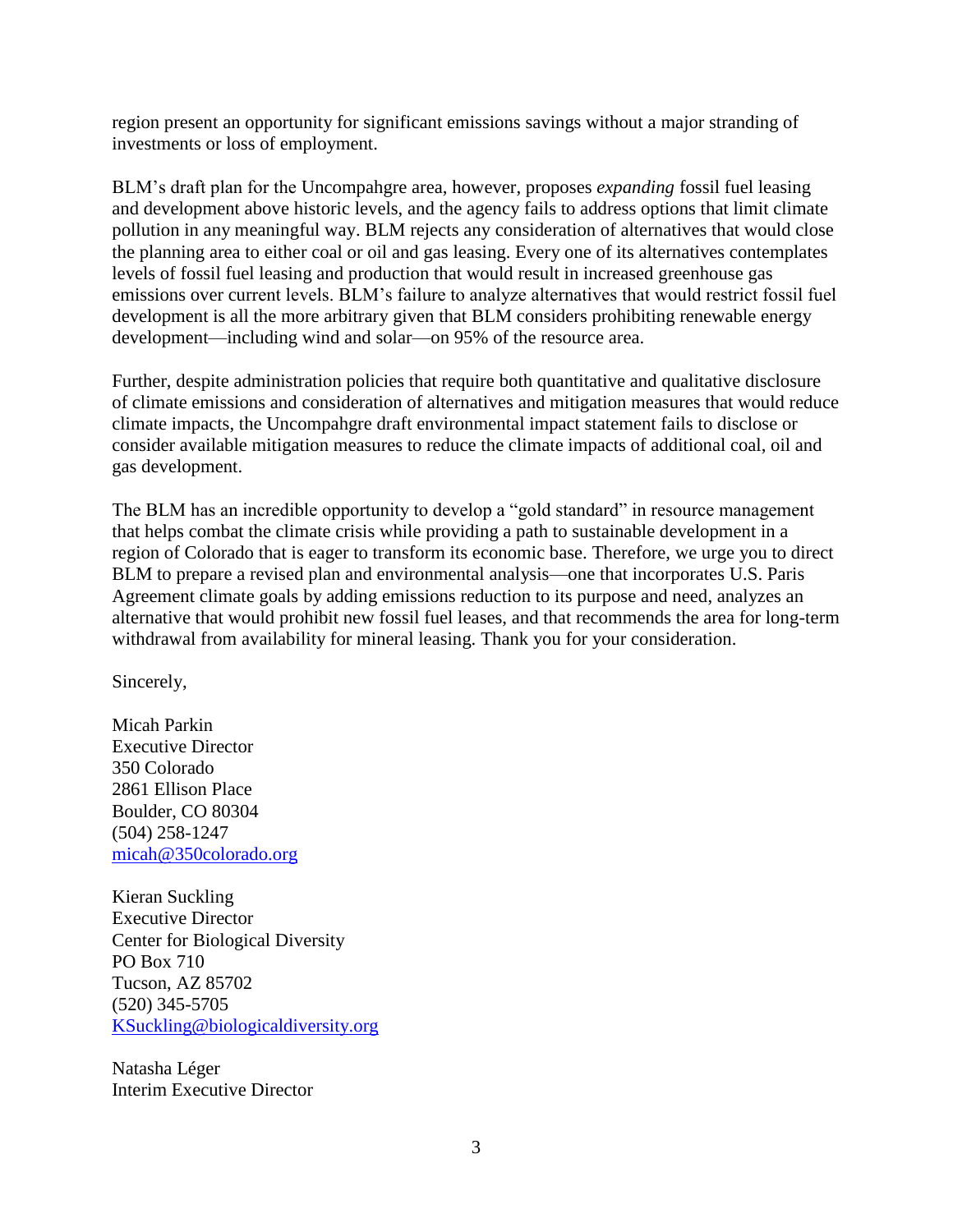Citizens for a Healthy Community PO Box 291 Hotchkiss, CO 81419 (303) 667-1544 [natasha@citizensforahealthycommunity.org](mailto:natasha@citizensforahealthycommunity.org)

Abigail Dillen Vice President of Litigation for Climate & Energy Earthjustice 50 California Street, Suite 500 San Francisco, CA 94111 adillen@earthjustice.org (415) 217-2169

Pete Dronkers Southwest Circuit Rider **Earthworks** 2511 Ponderosa Dr. Ridgway, CO 81432 (775) 815-9936 [pdronkers@earthworksaction.org](mailto:pdronkers@earthworksaction.org)

Rev. Peter Sawtell, executive director Eco-Justice Ministries 400 S Williams St. Denver, CO 80209 (303) 715-3873 [ministry@eco-justice.org](mailto:ministry@eco-justice.org)

Marissa Knodel Climate Campaigner Friends of the Earth 1101 15th St. NW, Floor 11 Washington, D.C. 20005 (202) 222-0729 [mknodel@foe.org](mailto:mknodel@foe.org)

Lauren Petrie Rocky Mountain Region Director Food & Water Watch 1740 High Street Denver, CO 80218 (720) 663-0735 [lpetrie@fwwatch.org](mailto:lpetrie@fwwatch.org)

Robyn Cascade, Leader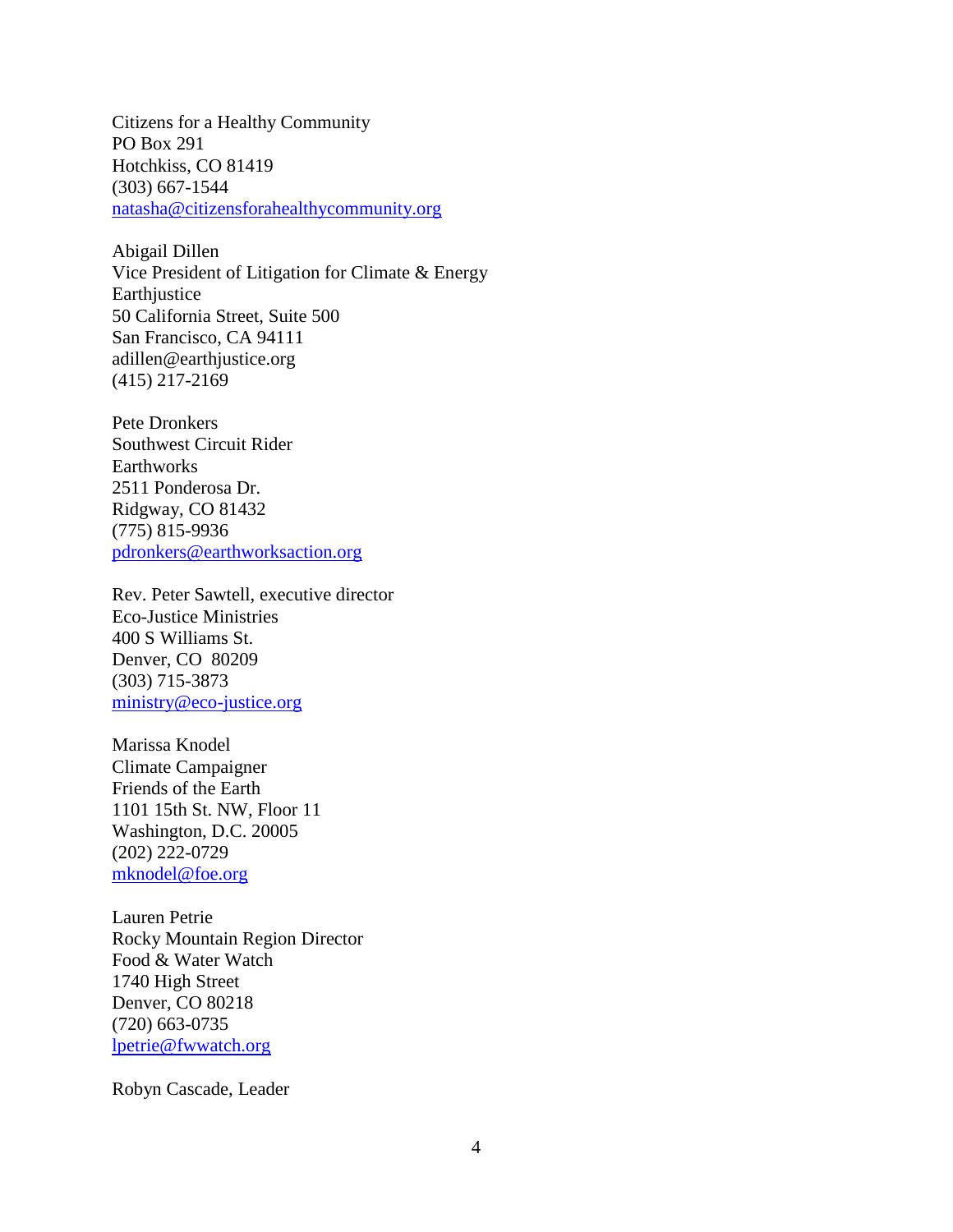Northern San Juan Chapter Great Old Broads for Wilderness Ridgway, CO c/o P.O. Box 2924 Durango, CO 81302 [northernsanjuanbroadband@gmail.com](mailto:northernsanjuanbroadband@gmail.com)

Diana Best Senior Climate and Energy Campaigner Greenpeace US 190 E 9th ave, suite 120 Denver, CO 80203 [dbest@greenpeace.org](mailto:dbest@greenpeace.org) (415) 265-8122

John Weisheit Conservation Director Living Rivers & Colorado Riverkeeper PO Box 466 Moab, UT 84532 [john.weisheit@gmail.com](mailto:john.weisheit@gmail.com)

Roz McClellan Rocky Mountain Recreation Initiative 1567 Twin Sisters Rd. Nederland, CO 80466 (303) 447-9409 [mcclelr@colorado.edu](mailto:mcclelr@colorado.edu)

Karen Tuddenham Executive Director Sheep Mountain Alliance 220 W. Colorado Ave Telluride, CO PO Box 389 (970) 728-3729 [info@sheepmountainalliance.org](mailto:info@sheepmountainalliance.org)

Lena Moffitt Director, Beyond Dirty Fuels Sierra Club 50 F Street NW, Eighth Floor Washington, DC 20001 (202) 495-3050 [lena.moffitt@sierraclub.org](mailto:lena.moffitt@sierraclub.org)